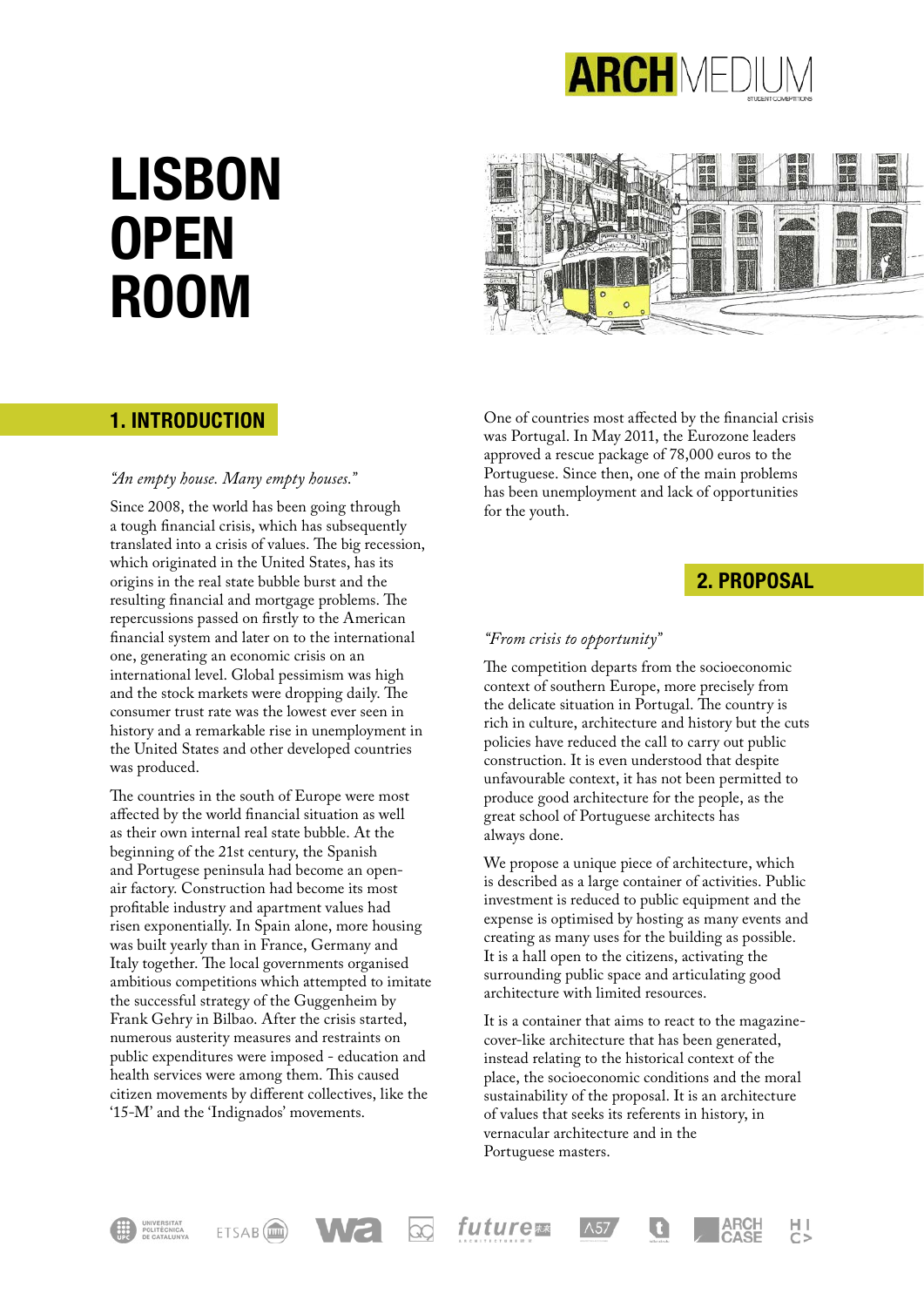

#### 2.1 The site

In the mouth of Río Tajo, seven hills shape the uneven city of Lisbon. One of the elevations is the historical neighbourhood of La Alfama, the oldest district in Portugal's capital. As a former fishing suburb, La Alfama forms dens and compact environments where different activities naturally intermingle.

The site's surrounding area is a space with large buildings of great heritage value. The zone is disorganised with the buildings being utilised for diverse activities, mostly ecclesiastical but also educational, residential and commercial. Twice a week La Feira da Ladra, an antiques market, takes place nearby the site.

Located inbetween the parish of São Vicente de Fora and the Panteão Nacional, the site is accessed through the street Campo Santa Clara by crossing through a small but significant entrance gate. Once inside, a tangential terrace to the parish frames the views to the city whilst also creating a suitable environment for the development of the Lisbon Open Room. The visual relation with 'el Tajo' symbolises Lisbon as a gate to access and exit Europe.

\* Find more information and pictures of the site in the "Downloads"

# 2.2 Program

The competition programme is a polyvalent pavilion which allows multiple uses. We propose a structure capable of hosting diverse activities, and with intervention, rearranging the surrounding heritage buildings. The events and activities will be the engine that activates the surrounding public space and the people, the ones who activate it.

In order to carry out this function we suggest a unique, flexible space of approximately 600m2 that is capable of hosting the various necessities of the programme, from the visitor's reception to one-time events such as receptions, exhibitions and presentations. Taking into account the limited dimensions of the pavilion and the flexibility of the proposed activities, it is up to contestants to generate the most suitable programme for its

proper functioning.

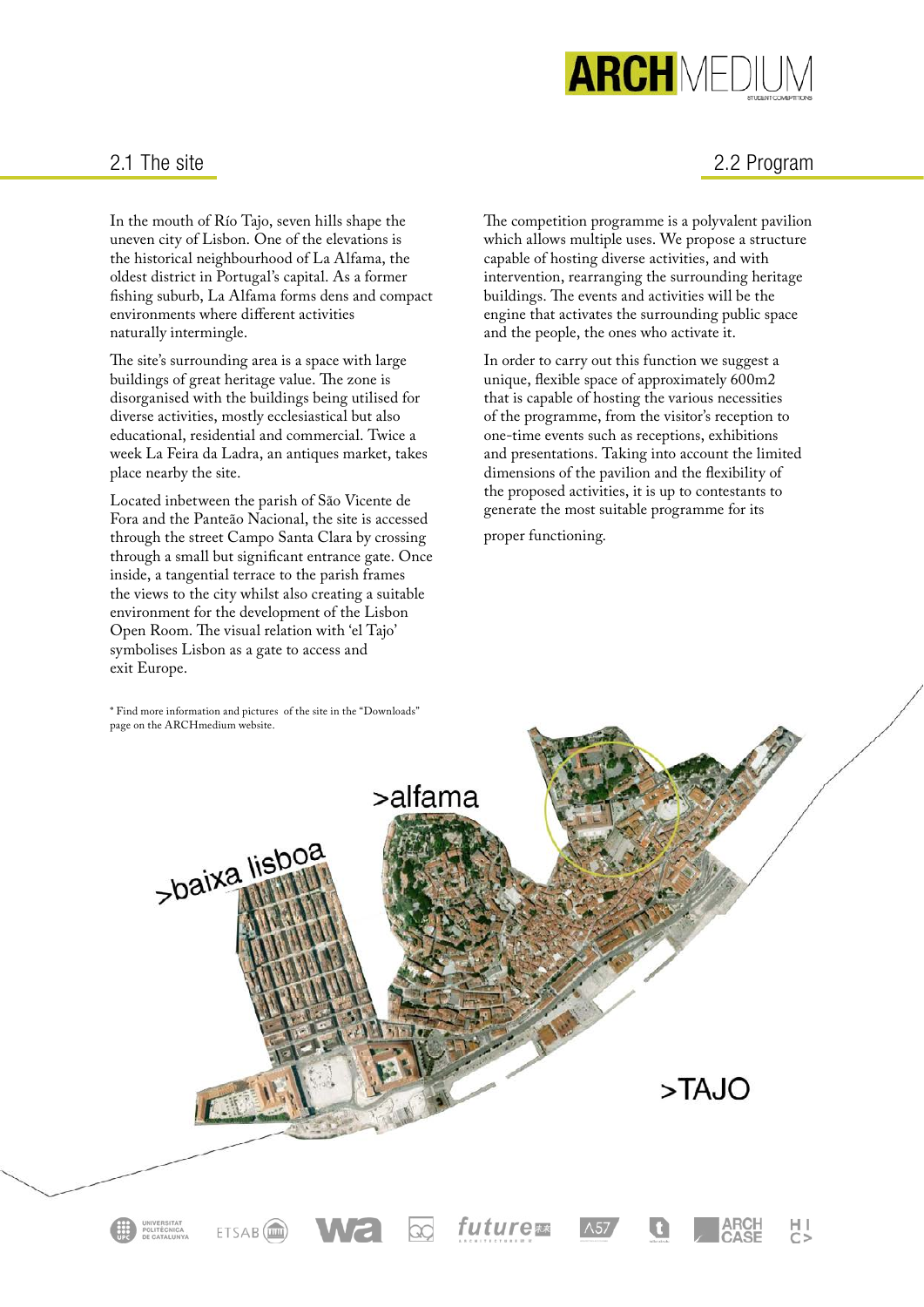

# **3. Organization Criteria**

# 3.2 Prizes

# **3.2.1 Students**

# 3.1 Eligibility

#### **3.1.1 Students**

This category will accept architecture and related fields undergraduate students who can prove their student status on the day the competition launches with some official document (student ID or enrolment papers).

Graduate, masters, and PhD students who are currently enrolled in some official course can also participate, but only if they obtained their undergraduate degree less than 3 years ago.

#### The 3 year rule applies to graduate, masters and PhD students who are **CURRENTLY ENROLLED** only!

#### **3.1.2 Young Architects**

This category will accept young professional architects who graduated less than 10 years ago (according to their degree expedition date) can also join the competition and opt to win the "young gradautes" prize which will be awarded separately from the student prizes.

In both categories teams can be formed by just one member or up to six (6). Members of a team don't necessarily have to be students at the same university or live in the same country.

It is not necessary that all members of a team are architecture specialists. Having a photographer, artist, philosopher, etc. on a team can help to see the project in a new way, thus enriching the final result. However, it is recommended that at least one member of the team has some experience in architecture.

The registration fee is paid per team, regardless of how many members form it.

| 10     | 2 <sub>o</sub> | 30   |
|--------|----------------|------|
| 2.500E | $1.000 \in$    | 500E |
|        |                |      |

- Considered for publication in the magazines Future and WA
- 1 year subscription to Detail magazine
- Displayed in ETSAB university in Barcelona
- Reviews in HIC and Taller al Cubo architecture blogs.

#### **10 Mentions**

- Considered for publication in Future and WA
- Displayed in ETSAB university in Barcelona
- Reviews in HIC and Taller al cubo architecture blogs

#### **3.2.2 Young Architects**

**ARCH** 

CASE

빙

- 2.000**€**
- Considered for publication in the magazines Future and WA
- 1 year subscription to Detail magazine
- Displayed in ETSAB university in Barcelona
- Reviews in HIC and Taller al Cubo architecture blogs.

#### **3 mentions**

- Considered for publication in Future and WA
- Displayed in ETSAB university in Barcelona

u

• Reviews in HIC and Taller al cubo architecture blogs.

 $\Lambda$ 57







future**B**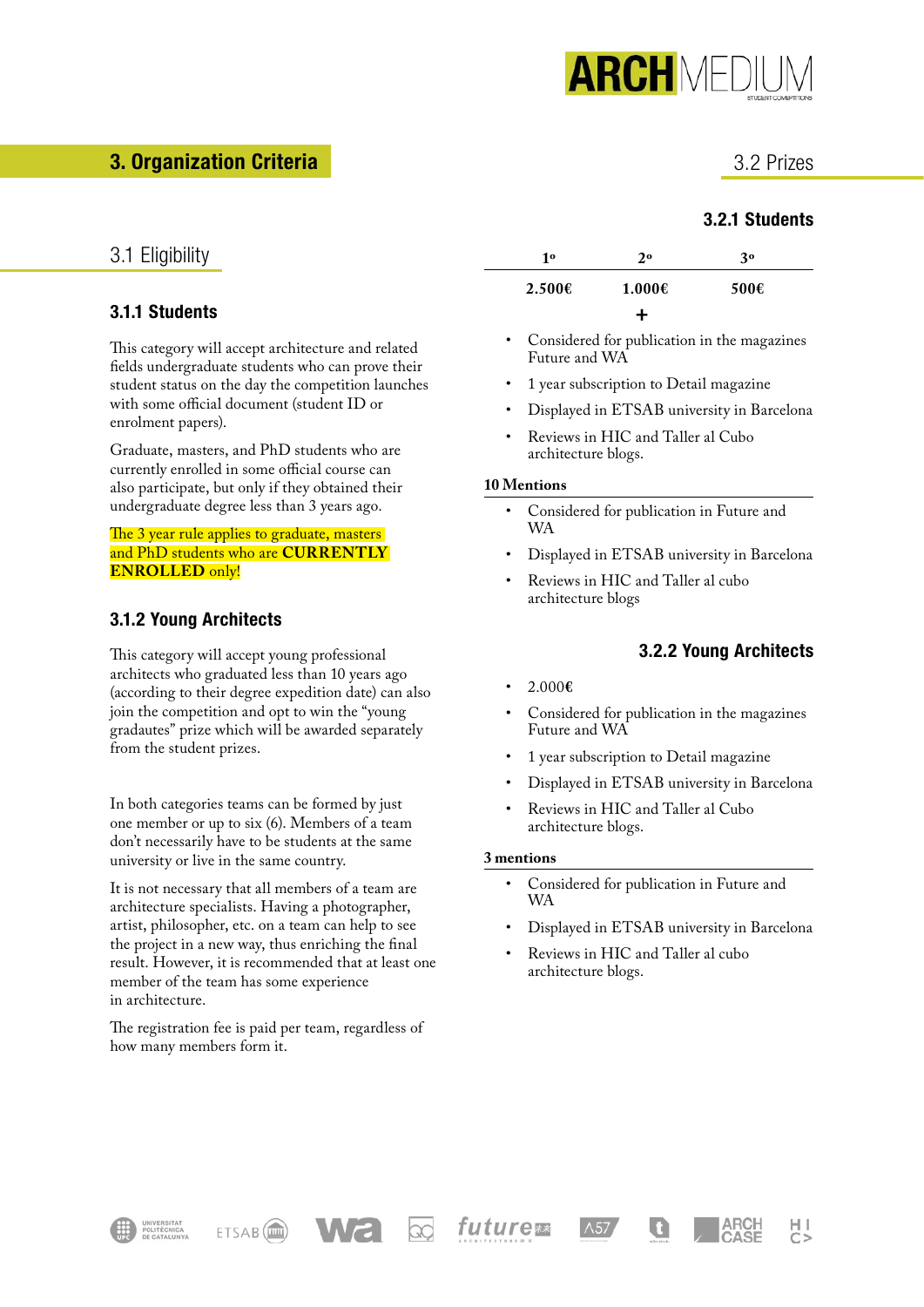

The Young Architects prize will be awarded separately from the student prizes. Students won't opt to win this prize in the same way that young architects won't opt to win student prizes. The projects submitted by these two groups will be judged separately.

\*Depending on which country you live and pay taxes in, the cash prizes might be subject to some withholding to comply with the corresponding legal regulations.

#### 3.3 Jury

The jury will be formed by the following members: Presidente del jurado:

- **• Teresa Batlle** (Pitch Architects) President
- **• Caterina Figuerola** (Aq4 arquitectura) Invited architect
- **• Pedro Rodriguez**  Local architect
- **• Josep Ferrando** Young architect
- **• Carolina Garcia** History of Architecture

\*All members of the jury have expressed their willingness to take part in the voting process of this competition. However, their participation is subject to their professional commitments.

#### 3.4 Calendar

| <b>Jul 28th 2014</b> | Special Entry period starts |  |
|----------------------|-----------------------------|--|
| Sept 15th 2014       | Special Entry period ends   |  |
| Sept 16th 2014       | Regular Entry period starts |  |
| Oct 15th 2014        | Regular Entry period ends   |  |
| Oct 31st 2014        | Submission deadline         |  |
| Nov 10-21st 2014     | Jury meeting                |  |
| Nov 27th 2014        | Winners announce            |  |

#### 3.5 Registrations

The entry periods will be divided as follows:

| Special | Jul 28th – Sept 15th – $50 \in +$ IVA*      |  |
|---------|---------------------------------------------|--|
| Regular | Sept $16th - Oct 15th$ $100\epsilon + IVA*$ |  |

\*21% TAX must be applied to these prices (Special 60,50€, Early 90,75€, Regular 121€)

The registration fee is per team, regardless of how many members are on the team.

If a team wants to submit more than one proposal to the competition they will have to register each proposal separately and pay an additional fee for each proposal they wish to submit.

For a project to be accepted the team must be properly registered to the competition. All registrations will be done through the ARCHmedium website (www.ARCHmedium.com), where you will be asked to choose between several payment options.

After completing the registration form each team will be assigned with a registration code. It's important to keep this registration code in a safe place since it will allow your team to access the intranet were you'll have access to your registration status, payment tools, and the upload form to submit your project as we will explain in further sections of this document.

 $\frac{H}{C}$ 

**ARCH** 

CASI





*future* 

 $\Lambda$ 57

G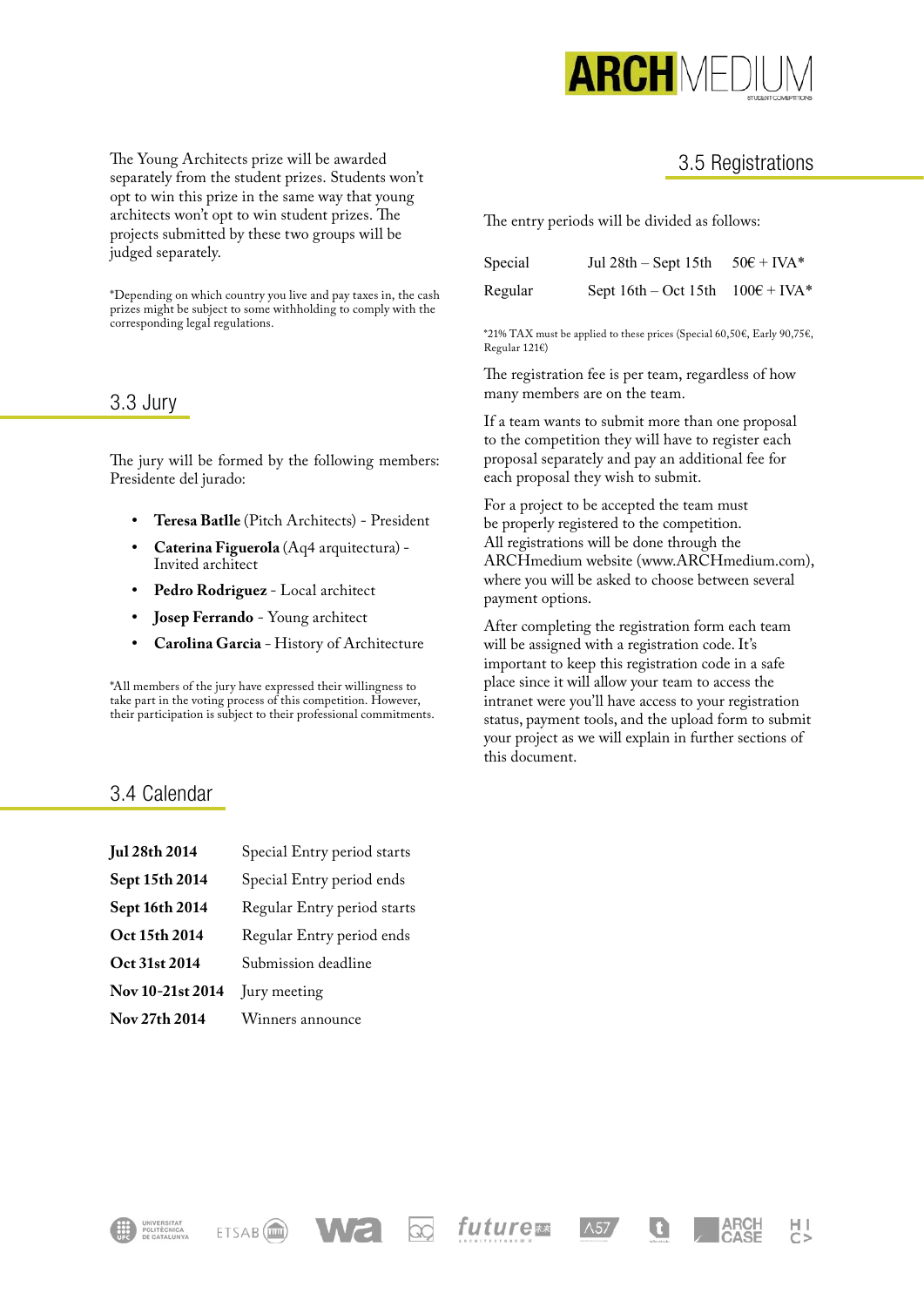

#### 3.6 Payments\*

All payments made through Bank Transfer or Western Union must be identified with the registration code of the team they belong to so that we can relate them correctly. If we receive a payment that is not properly identified we won't be able to relate it to your team and your participation will not be confirmed until you provide a proof of payment.

#### **Accepted payment methods:**

#### **Credit or Debit Cards.**

You may use any major credit or debit card (VISA, MasterCard, American Express, etc.). All payments will be handled by PayPal to ensure the highest security standards on the web. ARCHmedium will never get direct access to your card details. Your registration will be confirmed automatically. We do not charge any extra fees for the use of this payment method.

#### **Pay-Pal.**

It is the fastest, easiest, and most secure way to pay online. Your registration will be received instantly. We do not charge any service fees when you use Pay-Pal, debit cards, or credit cards.

#### **Bank Deposit**

You must make a deposit of the stipulated amount (according to your registration period) to the account below. \*\*

> Bank: Caixa Catalunya Account holder: ARCHmedium # Account: 2013 0405 94 0203925775 Concept: Registration Code (three letters) IBAN: ES7420130405940203925775 SWIFT: CESCESBBXXX

\* Once the payments are received and the registration is confirmed the fees won't be refunded or transferred to other competitions under any circumstance.

\*\* The date that must be considered to identify which registration period you belong to is the date that ARCHmedium will receive the deposit and not the day that it is sent.

\*\*\*Any bank fees that this operation might generate must be paid by the sender.

# 3.7 FAQ

During the competition, all participants are permitted to ask questions which help them better understand the project description and/or any other aspect of the competition.

Any questions that are not resolved in this document or in the FAQ section on our website must be made through the ARCHmedium's Facebook page. This ensures that all participants have access to the same amount of information.

#### 3.8 Documentation

All the necessary documentation to develop the project, such as pictures of the site, videos, AutoCad drawings, etc. will be available at the ARCHmedium website so that anyone can download them before or after joining the competition. They may access and download the materials as many times as they need to. No additional information or working material will be provided to teams after registering.

Participants are free to use all this material in the context of this competition. They are also allowed to create their own graphic documents or to find new ones from other sources.

#### 3.9 Presentation

Each team will submit only one din-A1 size (59,4, 84,1cm), landscape or portrait panel with their proposal.

This panel must be identified with the registration code of the team and the registration code ONLY; any panel including team names or personal names might be disqualified without refund.

Each team is responsible for choosing which information they include in their panel so that the jury may gain the clearest understanding of their project.

The representation technique is completely free (2D drawings, pictures of models, sketches, renders, collages, etc.). The jury will not only evaluate the quality of the project but also the clarity and quality of the presentation.

We do not recommend including large amounts of text on the panel. The project should be explanatory enough through the graphic material. However, certain notes might be acceptable. These notes must be written in English ONLY—any text written in a different language will not be taken into account and may lead to a team's disqualification.

**ARCH** 

нı







future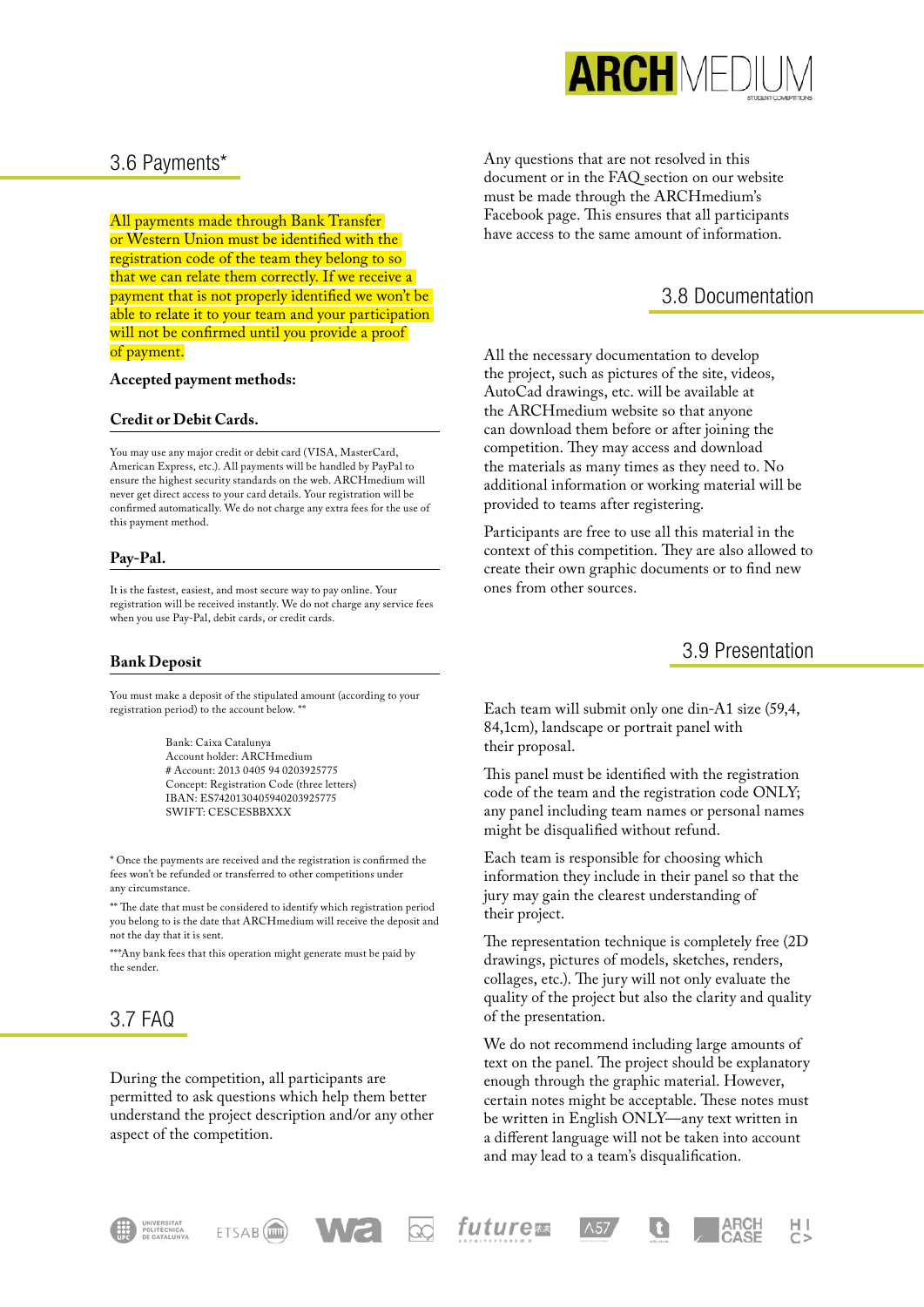

# 3.12 Voting System

#### 3.10 Submission

Submissions must be done through the

ARCHmedium's intranet only, before the date indicated on the competition calendar. You must log in with your username and password and follow the upload process. No submissions will be accepted by e-mail or any other medium. The submission page will be automatically closed after the submission date and time are reached, not allowing any modifications or aggregations after that, so please, try to upload your project 24 hours in advance so that you have time to solve any issues that might come up along the way (they always do!).

The panel must be no other size than Din-A1 and be in no other format than JPG. The maximum weight of the file is 12MB.

# 3.11 Evalutation Criteria

The jury will be in charge of establishing the key points that this project needed to address based on the site, brief, etc. and evaluate each project accordingly.

As part of the design process we recommend that each team takes the necessary time to research the working site as well as other case study projects that might relate to the brief in hand to determinate what aspects of the project are the most unique and therefore need to be addressed and successfully solved to achieve a good result.

Remember that this is an ideas competition, an opportunity for experiment and explore the limits of architecture. The jury reserves the right to award any proposal that fails at any of the parameters mentioned in these rules, as long as it justifies the breach of the rule in favor of the architectural design of the proposal.

ETSAB<sup>(IIII</sup>)

The voting system to choose the winning projects is as follows:

- 1. ARCHmedium team, following the jury's instructions, will make an initial selection of 50 projects in response to the above criteria.
- 2. The members of the jury will study both the pre-selected projects and all others privatley and include, if they consider it necessary, any of the non-selected projects in the initial list of 50.
- 3. At the meeting, the jurors will discuss all the pre-selected projects (The ARCHmedium's selected 50 projects plus the projects added by the jury) to decide the winner, second and third prize and honorable mentions.

#### 3.13 Intellectual Property

**ARCH** 

빙

All the material submitted to the competition will become part of ARCHmedium's files. ARCHmedium will have full rights to publish and promote this material, always making proper mention of their authors. For any other purposes the authors of the projects will keep full rights over their design.

By submitting a proposal you are giving ARCHmedium the right to use the received material in both printed and on-line publications. ARCHmedium will also have the right to modify any of the mentioned material at its will in order to better adapt it to the different formats and layouts that different publications might have.

future

 $\Lambda$ 57

u

œ